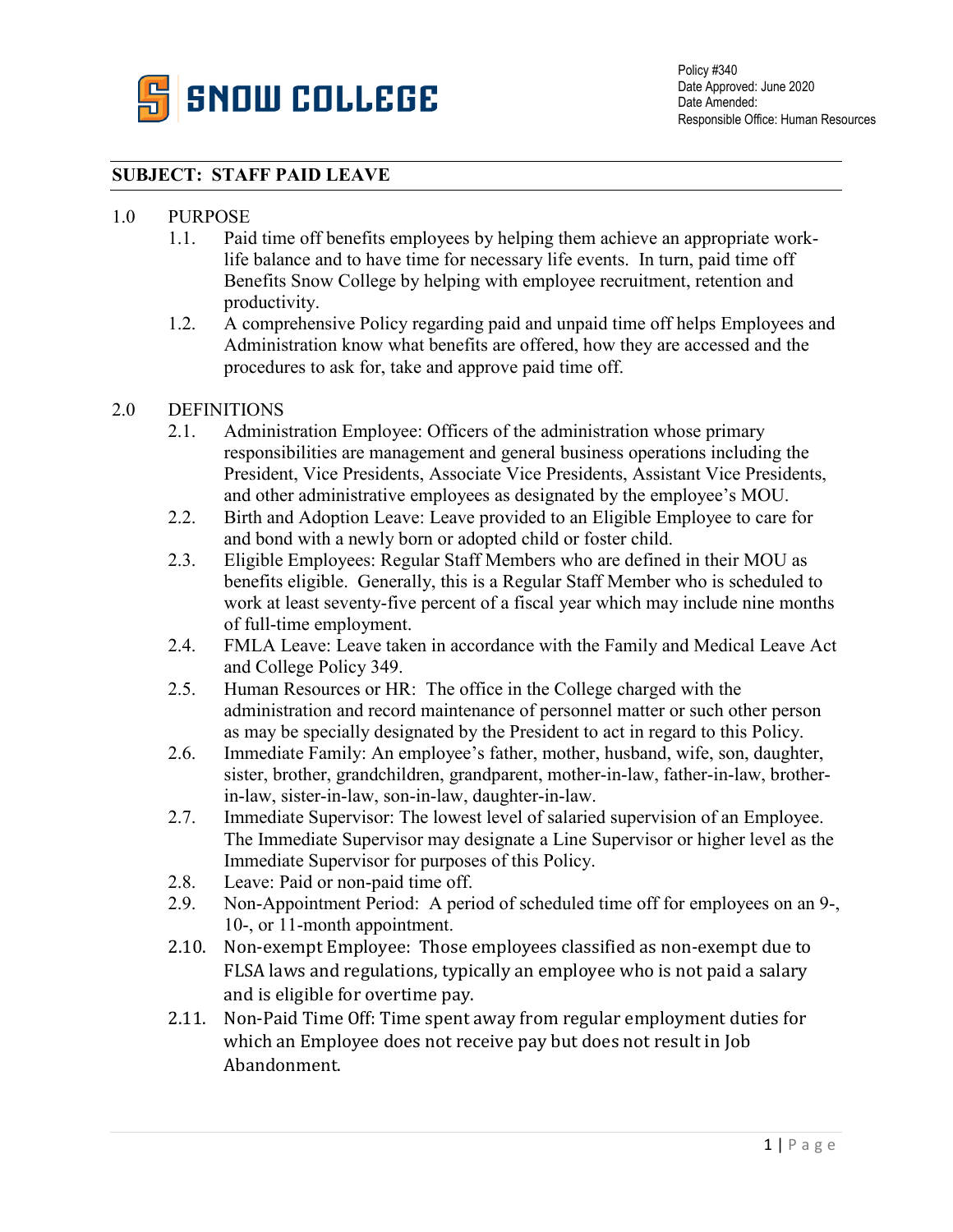

Policy #340 Date Approved: June 2020 Date Amended: Responsible Office: Human Resources

- 2.12. Paid Time Off: Time spent away from regular employment duties for which an Employee receives pay.
- 2.13. Probationary Regular Staff Member: Regular Staff Members during their initial period in which they are considered in At-will Employment status and under evaluation.
- 2.14. Regular Staff Member: a staff member whose employment is of a continuous nature, initially funded for a non-temporary period, who has successfully completed the probationary period. This includes exempt and non-exempt employees not covered by a similar faculty procedure, but excludes Probationary Regular Staff Employees, At-will Employment Employees, Administration Employees, Part-time Staff Employees, Temporary Employees and Adjunct Faculty. Normally, a Regular Staff Member is one assigned to work 75% or more in a position expected to last more than 6 months that is a full-time benefits eligible position and defined as a Regular Staff Member in an employment MOU. May also be referred to as Regular Staff Employee.
- 3.0 POLICY
	- 3.1. The College provides the following types of Leave to Eligible Employees:
		- 3.1.1. Vacation Leave which is Paid Time Off.
		- 3.1.2. Holiday Leave which is Paid Time Off.
		- 3.1.3. Paid Family/Medical Leave which is Paid Time Off.
		- 3.1.4. Birth and Adoption Leave which is Paid Time Off.
		- 3.1.5. Medical Maternity Leave which is Paid Time Off.
		- 3.1.6. Compensatory Time which is Paid Time Off.
		- 3.1.7. Bereavement Leave which is Paid Time Off.
		- 3.1.8. Jury Leave which may be Paid Time Off.
		- 3.1.9. Military Leave which may be Paid Time Off.
		- 3.1.10. FMLA Leave which is not itself Paid Time Off but for which other types of Paid Time Off may be used.
		- 3.1.11. In addition, the College may grant other types of Leave, such as Administrative Leave, which may or may not be Paid Time Off.
	- 3.2. Leave must be approved in advance by an Employee's Supervisor and is generally at the discretion of the College, with the exception of FMLA Leave or military leave. Employees will complete a leave request and upon return a Leave report, and supervisors will approve the leave request and report according to procedures established by the Payroll Office.
	- 3.3. Upon Termination the College will pay Eligible Employees a lump-sum amount for certain types of leave subject to caps and forfeiture rules on such accrued Leave and subject to usual withholding and offsets as follows:
		- 3.3.1. Unused Vacation Leave is paid out at the Eligible Employee's then rate of pay upon Termination.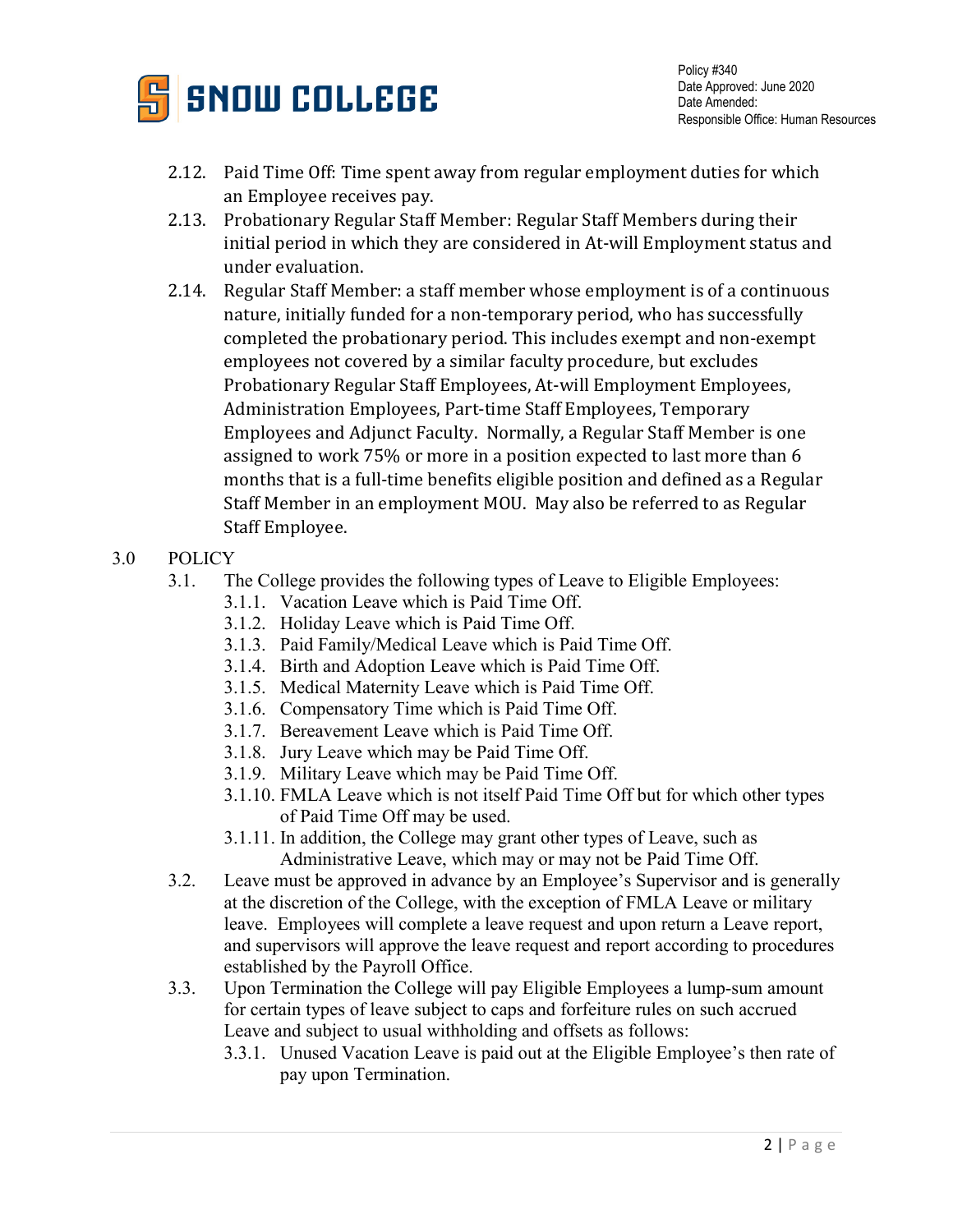

- 3.3.2. Employee may not be paid for more than 240 hours of Vacation Leave, except employees who have consecutive service at the college beginning before Jan 1, 2005 will be allowed to receive payout on 240 hours plus what was accumulated during the current calendar year.
- 3.3.3. Accrued Compensatory time will be paid out at the Eligible Employee's then rate of pay upon Termination.
- 3.3.4. No other leave is eligible for payout at Termination.
- 3.4. Each Eligible Employee is responsible for submitting a monthly leave report according to procedures and deadlines established by the Payroll Office.
- 3.5. An Eligible Employee who will require more than 2 weeks off for the employee's own medical condition, or to care for an Immediate Family Member, must apply for FMLA Leave and Short-Term Disability Coverage if available. A failure to apply may result in designating the leave as unpaid. If approved, the FMLA Leave and/or Short-Term Disability coverage will run concurrent with Paid Family/Medical Leave and/or Medical Maternity Leave.
- 3.6. This Policy is intended to work in concert with Policy 349: Family and Medical Leave Act Policy and the College's obligations to reasonably accommodate employees. All employees are entitled to the minimum protections granted by law by the FMLA and applicable disability law and this Policy shall be interpreted and applied consistent with those protections. Employees are not eligible to use leave while on a Non-Appointment Period.

# 4.0 VACATION LEAVE

4.1. Eligible Employees shall be granted vacation leave each month based on their years/months of Service according to the following schedule. If an Employee is employed less than 100% FTE, that Employee's Vacation Leave is calculated based on the percentage of full-time that they are scheduled to work (using 2080 hours per year as 100% full-time), the most common examples of which are listed here.

| <b>Service</b> | <b>Vacation Leave</b><br><b>Hours earned</b><br>per month of<br>100% FTE* | <b>Vacation Leave</b><br><b>Hours</b> earned<br>per month of<br>92% FTE* | <b>Vacation</b><br><b>Leave Hours</b><br>earned per<br>month of<br>83% FTE* | <b>Vacation</b><br><b>Leave Hours</b><br>earned per<br>month of<br>75% FTE* |
|----------------|---------------------------------------------------------------------------|--------------------------------------------------------------------------|-----------------------------------------------------------------------------|-----------------------------------------------------------------------------|
| 0-6 months     | 8.00 hours/month                                                          | 7.36                                                                     | 6.64                                                                        | 6.00                                                                        |
|                |                                                                           | hours/month                                                              | hours/month                                                                 | hours/month                                                                 |
| 7-36 months    | 10.00                                                                     | 9.20 hours/month                                                         | 8.30                                                                        | 7.50                                                                        |
|                | hours/month                                                               |                                                                          | hours/month                                                                 | hours/month                                                                 |
| 3-6 years      | 12.00                                                                     | 11.04                                                                    | 9.96                                                                        | 9.00                                                                        |
|                | hours/month                                                               | hours/month                                                              | hours/month                                                                 | hours/month                                                                 |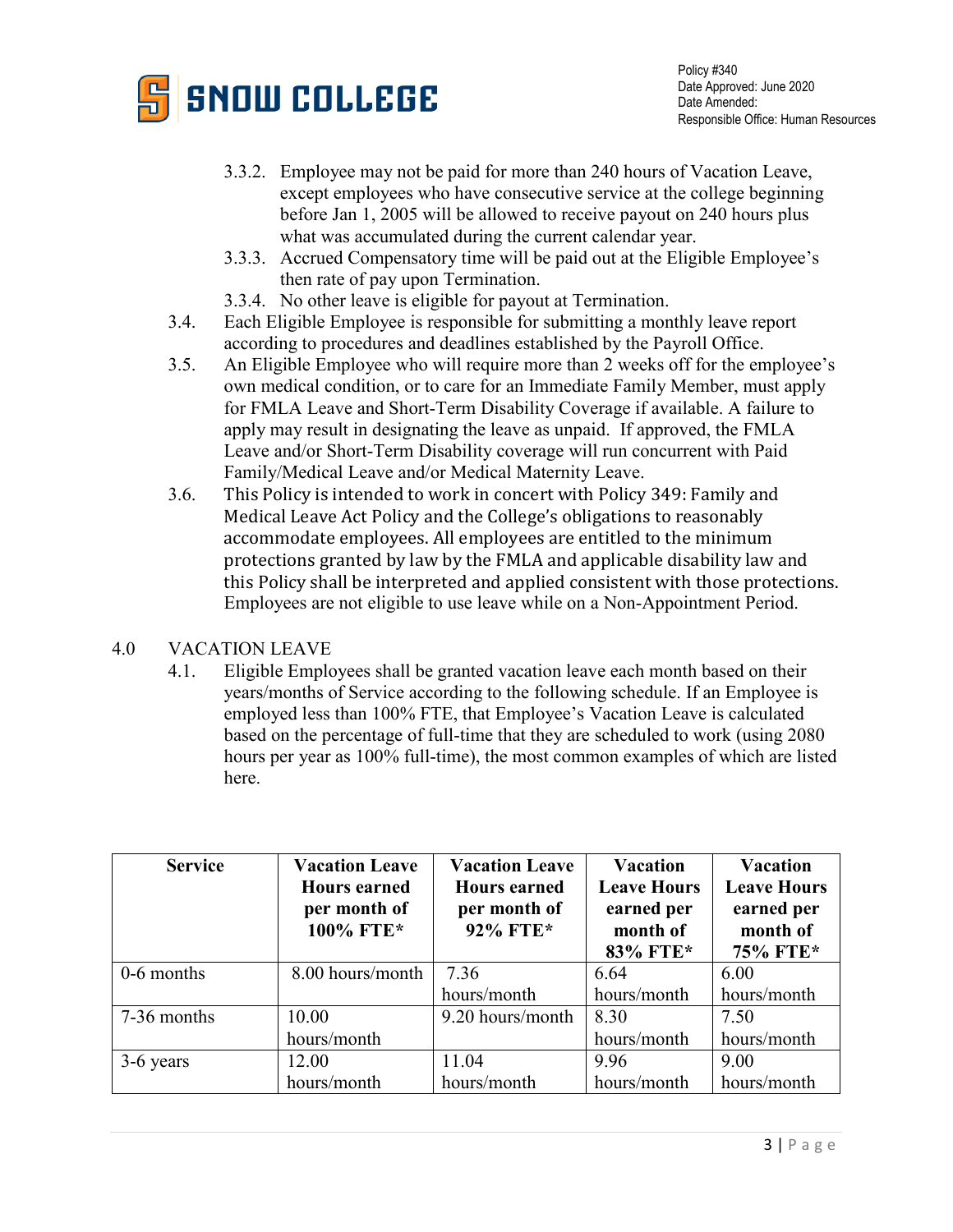

| More than 6 years                                                                           | 14.67       | 13.50       | 12.18       | 11.00       |  |  |
|---------------------------------------------------------------------------------------------|-------------|-------------|-------------|-------------|--|--|
|                                                                                             | hours/month | hours/month | hours/month | hours/month |  |  |
| *FTE is calculated as percentage of the amount an employee is scheduled to work compared to |             |             |             |             |  |  |
| a full-time schedule of 2080 hours/year. For example:                                       |             |             |             |             |  |  |
|                                                                                             |             |             |             |             |  |  |
| 11-month appointment = $92\%$ FTE                                                           |             |             |             |             |  |  |
|                                                                                             |             |             |             |             |  |  |
| 10-month appointment = $83\%$ FTE                                                           |             |             |             |             |  |  |
|                                                                                             |             |             |             |             |  |  |
| 9-month appointment $= 75\%$ FTE                                                            |             |             |             |             |  |  |

- 4.2. The maximum accrual of unused vacation that can be carried forward to the new calendar year shall not exceed 240 hours. Hours beyond this are forfeited, and not paid out, at the beginning of each calendar year. Vacation time is earned by the month and granted on the last day of a month.
- 4.3. Positions funded by special grants and programs may not carry forward any vacation leave beyond the end of each fiscal year and are not eligible for payout upon Termination or the ending of the grant or program.
- 4.4. When an employee terminates and then is rehired after 365 days, Vacation Leave is accrued on the same basis as a newly hired Employee; no credit is given for prior College service.
- 4.5. Employees hired on or before the 15<sup>th</sup> of the month shall accrue vacation for that month. Employees hired on or after the 16<sup>th</sup> day of the month shall begin vacation accrual in the following month.
- 4.6. Employees in a "leave without pay" status shall not accrue Vacation leave during that period.
- 4.7. Employees do not accrue Vacation Leave if they are terminated before the 15th of the month.
- 4.8. Employees should plan to take their Vacation Leave each year.
- 4.9. Employees who transfer to Snow College from another institution in the state system of higher education will retain their accumulative service credits for the purpose of calculating their accumulating vacation benefits earned while employed at Snow College.

# 5.0 HOLIDAY LEAVE

5.1. Eligible Employees are entitled to nine holidays plus up to three additional days as declared by the President of Snow College (generally falling during the break between fall and spring semester). The following days are holidays for which Paid Time Off is granted:

5.1.1. New Year's Day – January 1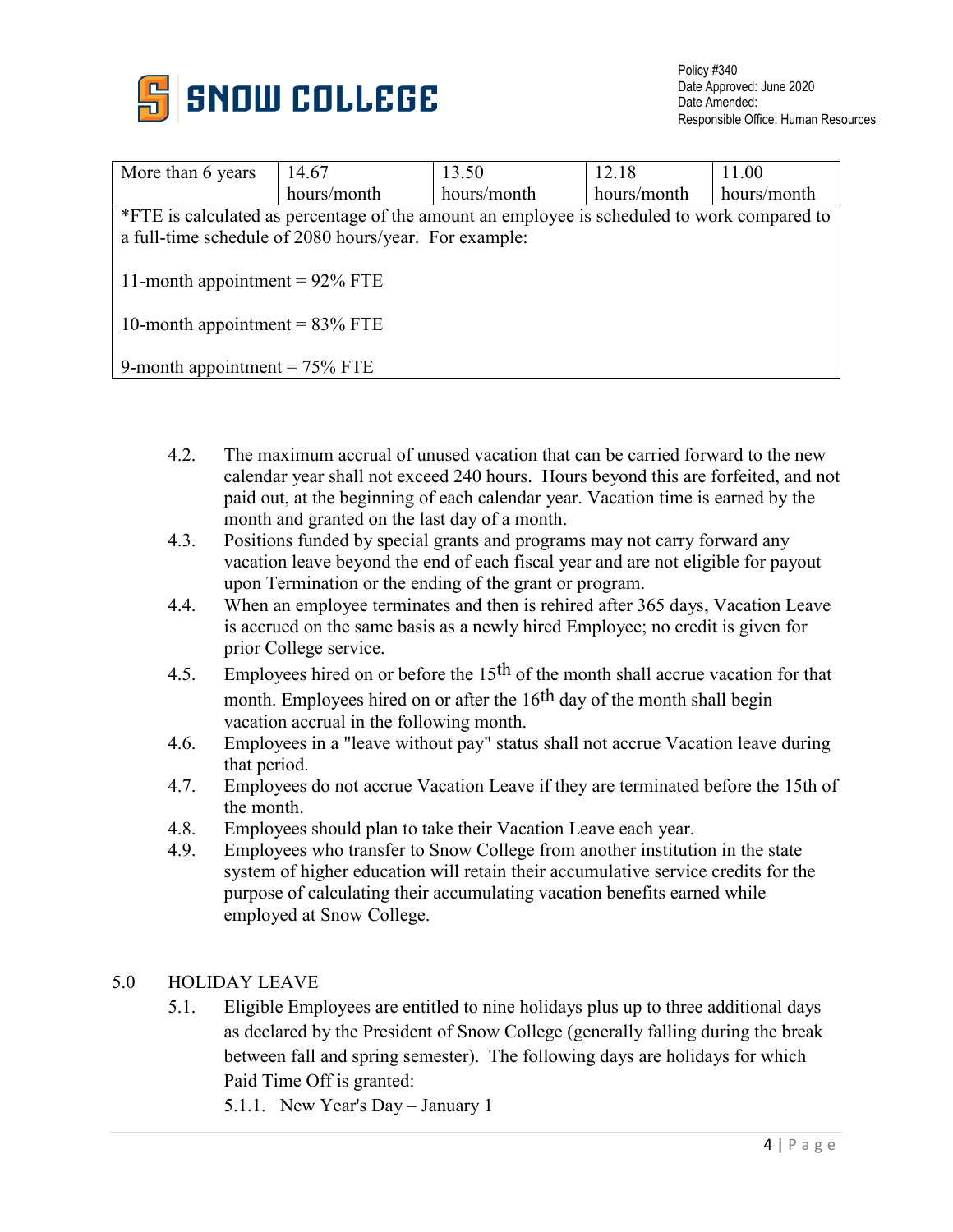

Policy #340 Date Approved: June 2020 Date Amended: Responsible Office: Human Resources

- 5.1.2. Martin Luther King Jr. Day Third Monday in January
- 5.1.3. Presidents Day Third Monday in February
- 5.1.4. Memorial Day Last Monday in May
- 5.1.5. Independence Day July 4
- 5.1.6. Pioneer Day July 24
- 5.1.7. Labor Day The First Monday in September
- 5.1.8. Thanksgiving Day The Fourth Thursday in November
- 5.1.9. Christmas Day December 25
- 5.2. If an Employee is required to work on a Holiday, 8 hours of Paid Time Off may be taken on another day as approved by their Supervisor.
	- 5.2.1. A holiday falling on a Saturday will be observed the previous Friday. A holiday falling on a Sunday will be observed the following Monday.

# 6.0 PAID FAMILY/MEDICAL LEAVE

- 6.1. Eligibility and Accrual
	- 6.1.1. Eligible Employees shall be granted Paid Family/Medical Leave each month at the rate of 8 hours/month for 100% FTE. If an Employee is employed less than 100% FTE, that Employee's Paid Family/Medical Leave is calculated based on the percentage of full-time that they are scheduled to work (using 2080 hours per year as 100% full-time), the most common examples of which are listed here.

| Paid                                                                            | Paid               | Paid               | Paid               |  |  |  |
|---------------------------------------------------------------------------------|--------------------|--------------------|--------------------|--|--|--|
| Family/Medical                                                                  | Family/Medical     | Family/Medical     | Family/Medical     |  |  |  |
| Leave hours earned                                                              | Leave hours earned | Leave hours earned | Leave hours earned |  |  |  |
| per month of 100%                                                               | per month of 92%   | per month of 83%   | per month of 75%   |  |  |  |
| $FTE*$                                                                          | $FTE*$             | $FTE*$             | $FTE*$             |  |  |  |
| 8.00 hours/month                                                                | 7.36 hours/month   | 6.64 hours/month   | 6.00 hours/month   |  |  |  |
| *FTE is calculated as percentage of the amount an employee is scheduled to work |                    |                    |                    |  |  |  |
| compared to a full-time schedule of 2080 hours/year. For example:               |                    |                    |                    |  |  |  |
| 11-month appointment = $92\%$ FTE                                               |                    |                    |                    |  |  |  |
| 10-month appointment = $83\%$ FTE                                               |                    |                    |                    |  |  |  |
|                                                                                 |                    |                    |                    |  |  |  |
| 9-month appointment $= 75\%$ FTE                                                |                    |                    |                    |  |  |  |
|                                                                                 |                    |                    |                    |  |  |  |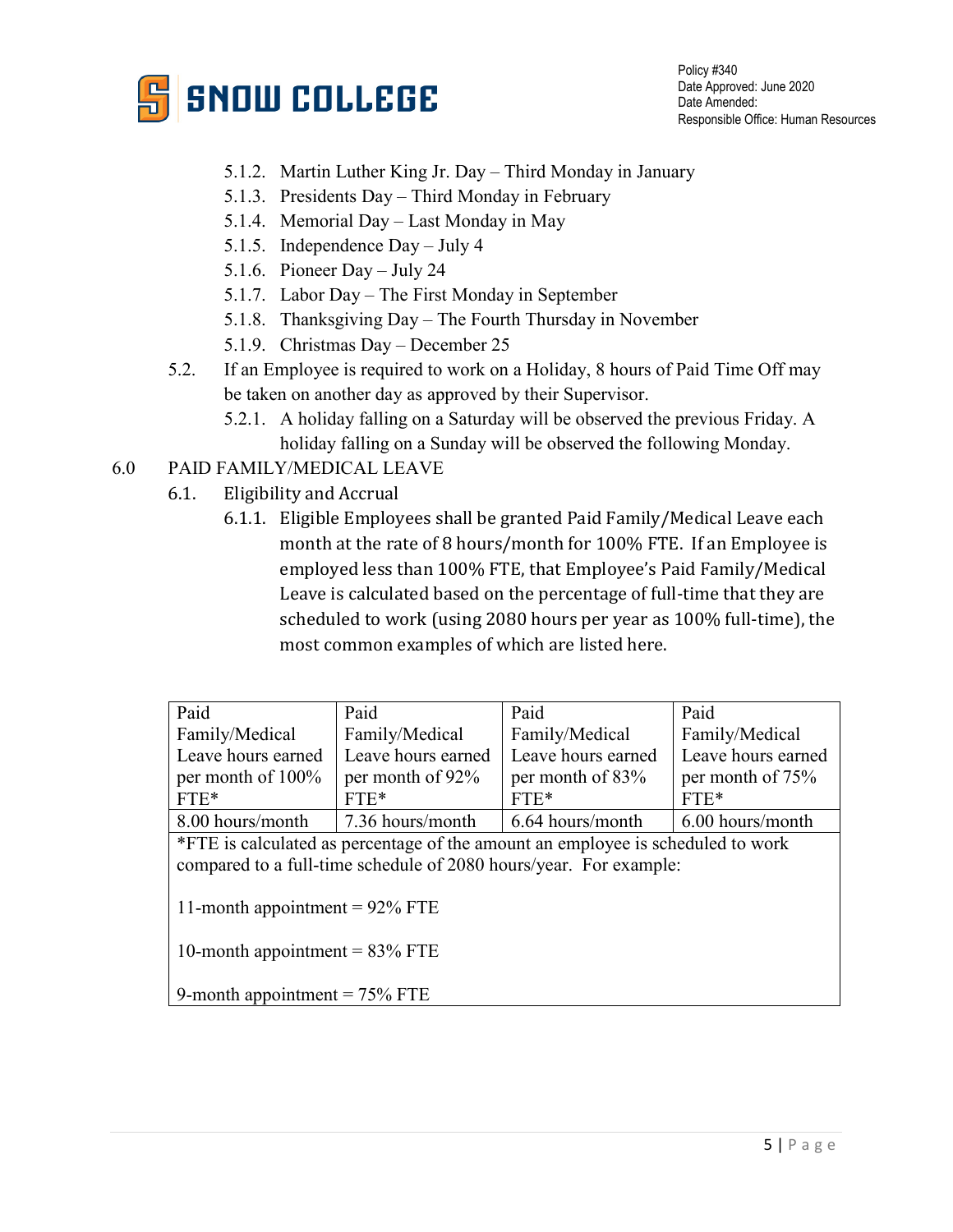

- 6.1.2. Maximum accumulation of Paid Family/Medical leave will be 1,040 hours.
- 6.1.3. Employees hired on or before the  $15<sup>th</sup>$  day of the month, shall accrue Paid Family/Medical leave for that month. Employees hired on or after the 16th day of the month, shall begin Paid Family/Medical Leave accrual in the following month.
- 6.1.4. Employees do not accrue Paid Family/Medical Leave if they are terminated before the last day of the month.
- 6.2. Use of Paid Family/Medical Leave
	- 6.2.1. Paid Family/Medical Leave is a privilege afforded by the College and may only be used when an employee has an illness or injury, an employee is required to care for a spouse, parent, son, or daughter including a step and/or foster son or daughter due to illness or injury, or for absences otherwise protected by the Family and Medical Leave Act and/or Policy 349 – Family and Medical Leave Act (FMLA).
	- 6.2.2. Paid Family/Medical Leave may also be used for dental or doctor visits with a qualified dentist or medical practitioner.
	- 6.2.3. Employees who are ill or injured shall report the absence to their supervisor as soon as possible.
	- 6.2.4. Employees who miss three or more days because of an illness or injury must, upon request from Human Resources, provide a physician's statement confirming the illness or injury.
	- 6.2.5. When employees have exhausted all leave, they are in a leave without pay status. Benefits will continue if applicable under the FMLA Policy 349. Employees will not accrue vacation or Paid Family/Medical Leave while in leave without pay status. Leave without pay status is not a right and termination proceedings may occur.
	- 6.2.6. Employees eligible for and using FMLA leave must first use accrued Paid Family/Medical Leave and then accrued Vacation Leave, (See Policy 349 Family and Medical Leave Policy).
- 6.3. Paid Family/Medical Leave Conversion to Vacation:
	- 6.3.1. Employees who have accrued more than 520 hours of Paid Family/Medical Leave may convert up to 32 hours of Paid Family/Medical Leave to the following year's Vacation Leave by following the procedures established by the Human Resources office once a year.
	- 6.3.2. Conversion of Paid Family/Medical Leave to Vacation Leave in a given year will not be granted to an employee who has used more than 40 hours of Paid Family/Medical Leave in that year.
	- 6.3.3. Paid Family/Medical Leave converted to Vacation Leave will be included in the maximum accrual balances for Section 3.3.2 and Section 4.2
- 6.4. Paid Family/Medical Leave Pool: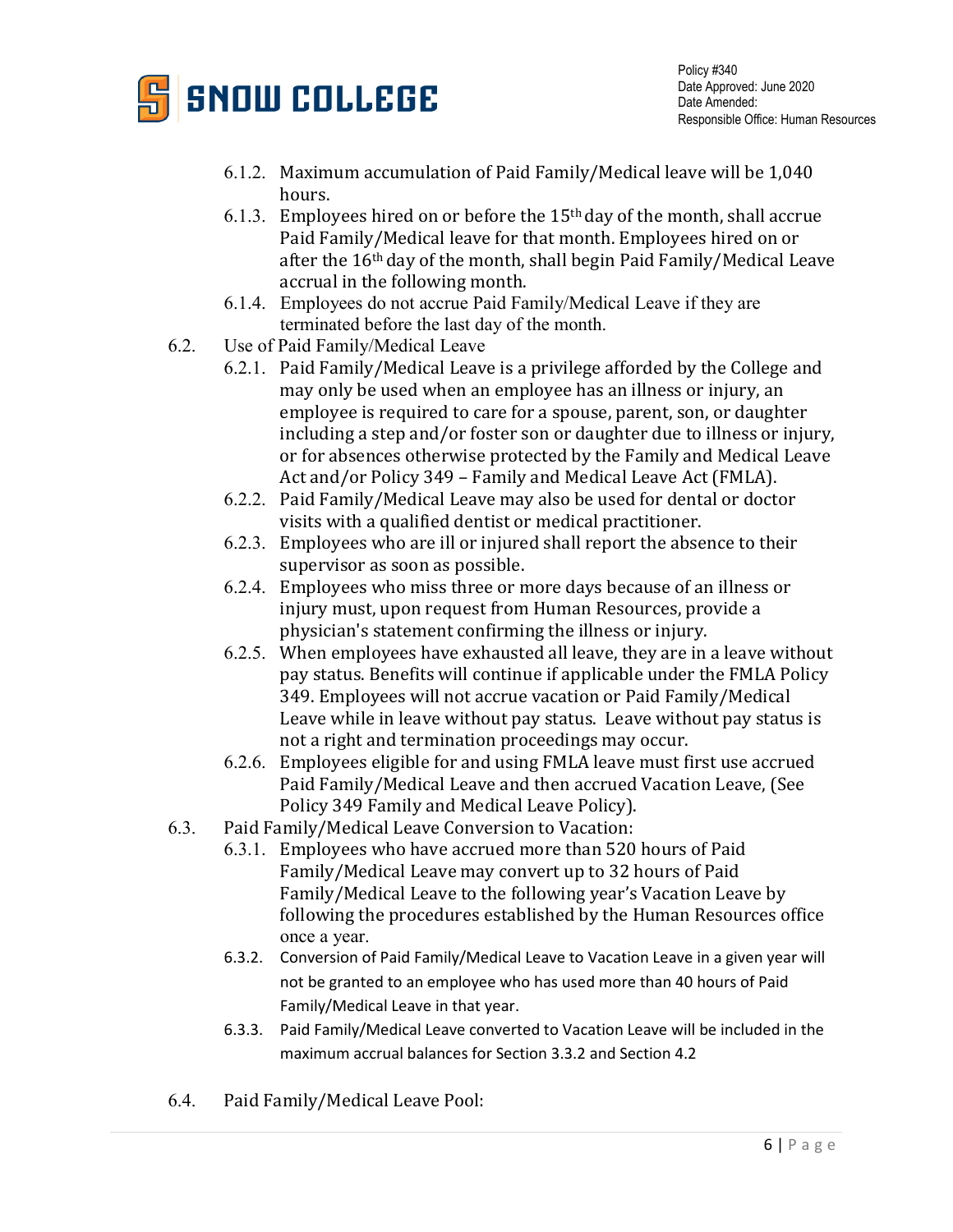

- 6.4.1. Snow College provides a Paid Family/Medical Leave pool for eligible employees who suffer a catastrophic illness, injury, impairment, or physical or mental condition which requires hospitalization and/or convalescence or recuperation in an extended care facility or at home while under the care of a licensed health care provider.
- 6.4.2. Paid Family/Medical Leave Pool Eligibility
	- 6.4.2.1.All employees who are past their initial six months of employment and eligible to accrue Paid Family/Medical Leave may apply to use Paid Family/Medical Leave from the Paid Family/Medical Leave pool subject to the other provisions of this policy.
	- 6.4.2.2.Employees must first exhaust all accrued vacation and Paid Family/Medical Leave prior to the use of the Paid Family/Medical Leave pool.
	- 6.4.2.3.An employee is eligible for a maximum of 60 calendar days granted in 30 day increments for each catastrophic health condition unless the medical certification indicates that less than 30 days is necessary.
	- 6.4.2.4.An employee does not have to contribute to the pool in order to apply to use leave from the pool. Employees granted leave from the pool are not required to pay back the time.
- 6.4.3. Contribution of Time
	- 6.4.3.1.To contribute Paid Family/Medical Leave to the Paid Family/Medical Leave pool, an employee must notify Human Resources.
	- 6.4.3.2.The employee must have a minimum balance of 144 hours Paid Family/Medical Leave before a contribution can be made. An employee may transfer to the pool 8, 16 or 24 hours of their accrued Paid Family/Medical Leave each fiscal year at any time during a fiscal year.
	- 6.4.3.3.Employees may not designate a specific person to receive their contribution.
	- 6.4.3.4.Terminating, retiring, and early retiring employees meeting the criteria will have 10 percent of their balance of Paid Family/Medical Leave contributed to the pool upon separation from the college.
	- 6.4.3.5.Contribution of leave to the pool will not affect the eligibility of an employee under the Paid Family/Medical Leave conversion provisions of the Paid Family/Medical Leave Policy.
- 6.4.4. Withdrawal of time from the Pool
	- 6.4.4.1.Employees eligible for family medical leave under Policy 349 must apply for FMLA before withdrawal from the pool is considered.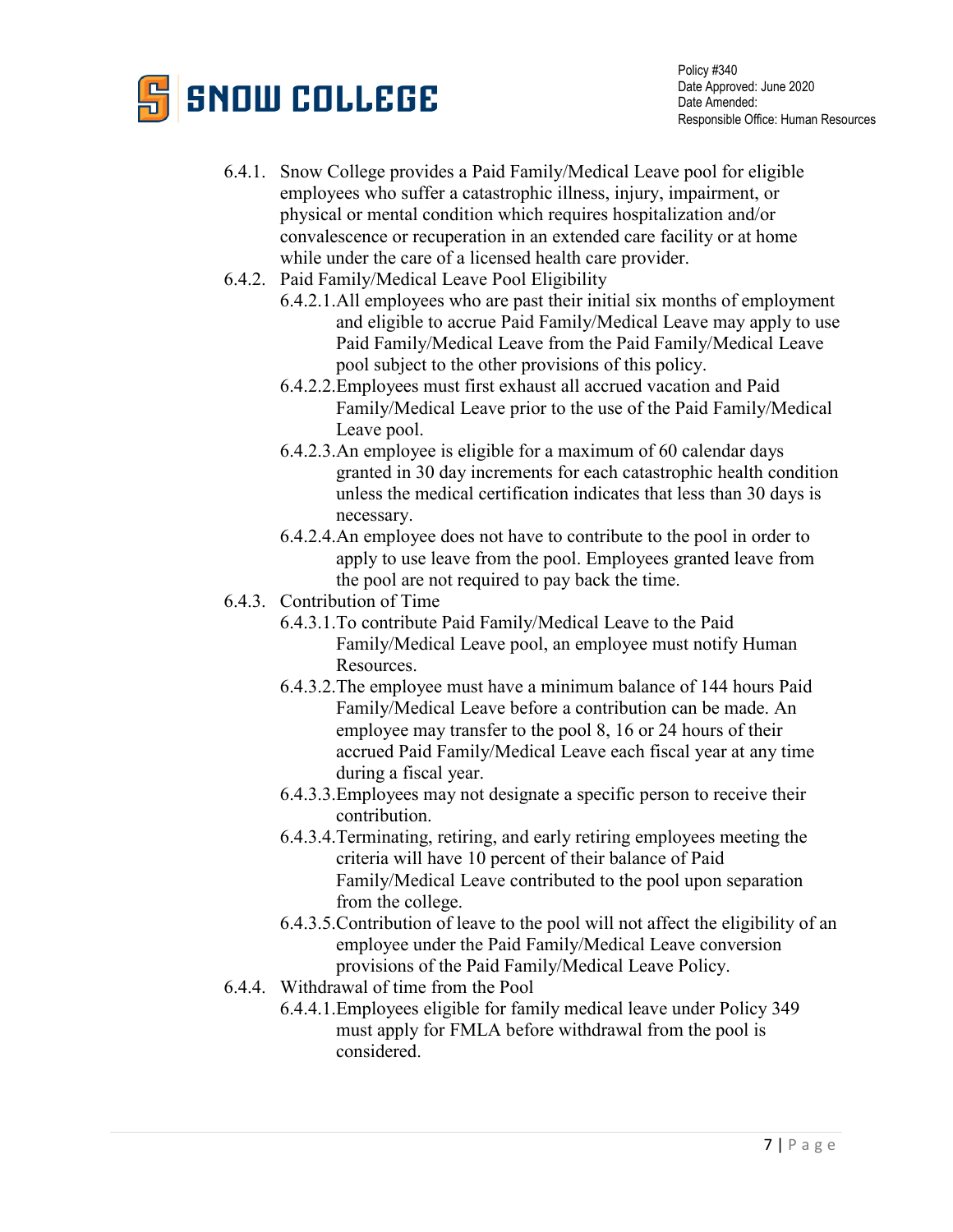# **SNOW COLLEGE**

Policy #340 Date Approved: June 2020 Date Amended: Responsible Office: Human Resources

- 6.4.4.2.Employees covered by Short Term Disability insurance must submit a claim for STD, if eligible, before withdrawal from the pool is considered.
- 6.4.4.3.An eligible employee or his/her designee may apply, in writing, to the pool administrator through Human Resources for permission to draw time from the sick leave pool. Employees are ineligible to use this policy and procedure if they are receiving or have applied to receive workers' compensation benefits.
- 6.4.4.4.Applications to use pool leave will be processed on a first-come, first-served basis.
- 6.4.4.5.Medical documentation must be attached to the application unless current documentation has already been provided to Human Resources.
- 6.4.4.6.Failure to make application as soon as the need is foreseeable, or to provide supporting medical documentation may result in the denial of use of the Paid Family/Medical Leave pool, it will not be granted retroactively.
- 6.4.4.7.An eligible employee may not draw time from the Paid Family/Medical Leave pool in an amount that exceeds the lesser of one-third of the total amount of time in the pool or 30 calendar days.
- 6.4.4.8.The pool administrator will review the application and supporting medical documentation. If the employee is eligible to participate and the absence has been approved in accordance with college procedures, the pool administrator will approve the application and notify the employee and supervisor. If the application is not approved, the employee will be advised of the reason.
- 6.4.4.9.The employee may use Paid Family/Medical Leave assigned from the pool in the same manner as accrued Paid Family/Medical Leave and shall be treated in the same manner and shall be entitled to accrue the same benefits as an employee who uses accrued Paid Family/Medical Leave.
- 6.4.4.10. If the employee receives a medical release for return to work on a part-time basis (either fewer hours per day or fewer hours per week than the employee's regular schedule), the employee may continue to receive and use pool leave, up to its maximums, for the balance of the regular work schedule until the sooner of being medically released for full duty or exhaustion of their pool leave. In this instance, pool leave may be used and will be paid only for the difference between the employee's temporarily reduced work schedule and the employee's regular schedule.
- 6.4.4.11. When an employee using Paid Family/Medical Leave pool hours returns to full duty, any unused hours revert to the pool.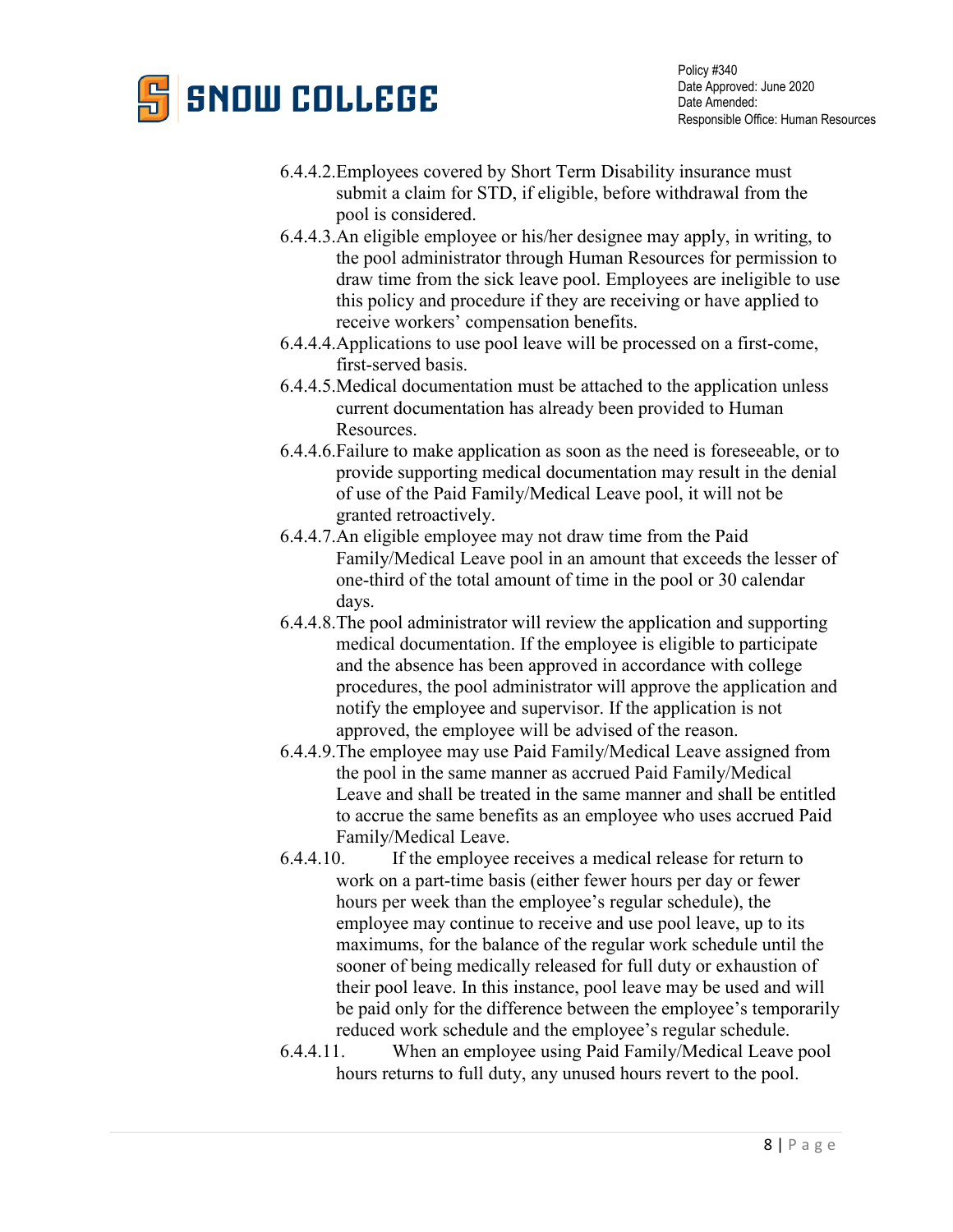

- 6.4.4.12. If the employee does not return to work, the employee does not owe the college for Paid Family/Medical Leave pool hours used nor will the college pay the employee for any pool hours remaining.
- 6.4.4.13. Human Resources shall develop procedures as necessary to implement this Policy and may limit pool leave as necessary for financial reasons of the College.
- 7.0 BIRTH AND ADOPTION LEAVE<br>7.1. An Employee is eligible 1
	- An Employee is eligible for Birth and Adoption Leave of 80 hours if the Employee is an Eligible Employee and becomes a legal parent due to the birth or adoption of a child or the placement of a foster child and meets the other requirements of this Policy.
	- 7.2. No other employees, including Part-Time Staff Members, Temporary Employees, or Adjunct Faculty, are eligible for Birth and Adoption Leave.
	- 7.3. Birth and Adoption Leave may be used only for the Eligible Employee's own child, it cannot be used for grandchildren or other children even if an Eligible Employee is a de facto parent or legal guardian to that child.
	- 7.4. The employee should give their Immediate Supervisor at least 30 days' notice of their intent to take Birth and Adoption leave when possible. Failure to provide 30 days' notice may result in the employee's request for birth and adoption leave being denied.
	- 7.5. Birth and Adoption Leave is offered in addition to any other leave available to the employee.
	- 7.6. Birth and Adoption Leave may not be used before the birth or actual adoption of a child. Other leave may be used before or after the birth if the employee qualifies under the FMLA or other College leave policies but Birth and Adoption Leave is intended to provide extra time to bond and care for a newborn or adopted or foster child so it must be used only after the birth, adoption or placement.
	- 7.7. Birth and Adoption Leave may be used for 10 consecutive working days or on an intermittent basis as agreed upon in writing with the Immediate Supervisor.
	- 7.8. Birth and Adoption Leave must be used within 30 calendar days of the birth, adoption or placement of a child.
- 8.0 MEDICAL MATERNITY LEAVE
	- 8.1. When an Eligible Employee gives birth, if the employee is disabled due to pregnancy or birth the employee may request up to an additional 31 consecutive calendar days of paid leave if the employee is disabled due to pregnancy related conditions or birth. This leave is in addition to leave provided for Birth and Adoption Leave which is provided for bonding regardless of disability. This leave is counted as FMLA leave.
	- 8.2. This Leave is granted so that an Eligible Employee may have extra time off due to pregnancy or the birth of a child when those cause a temporary disability. Calendar days are used to recognize that this leave is to be used during the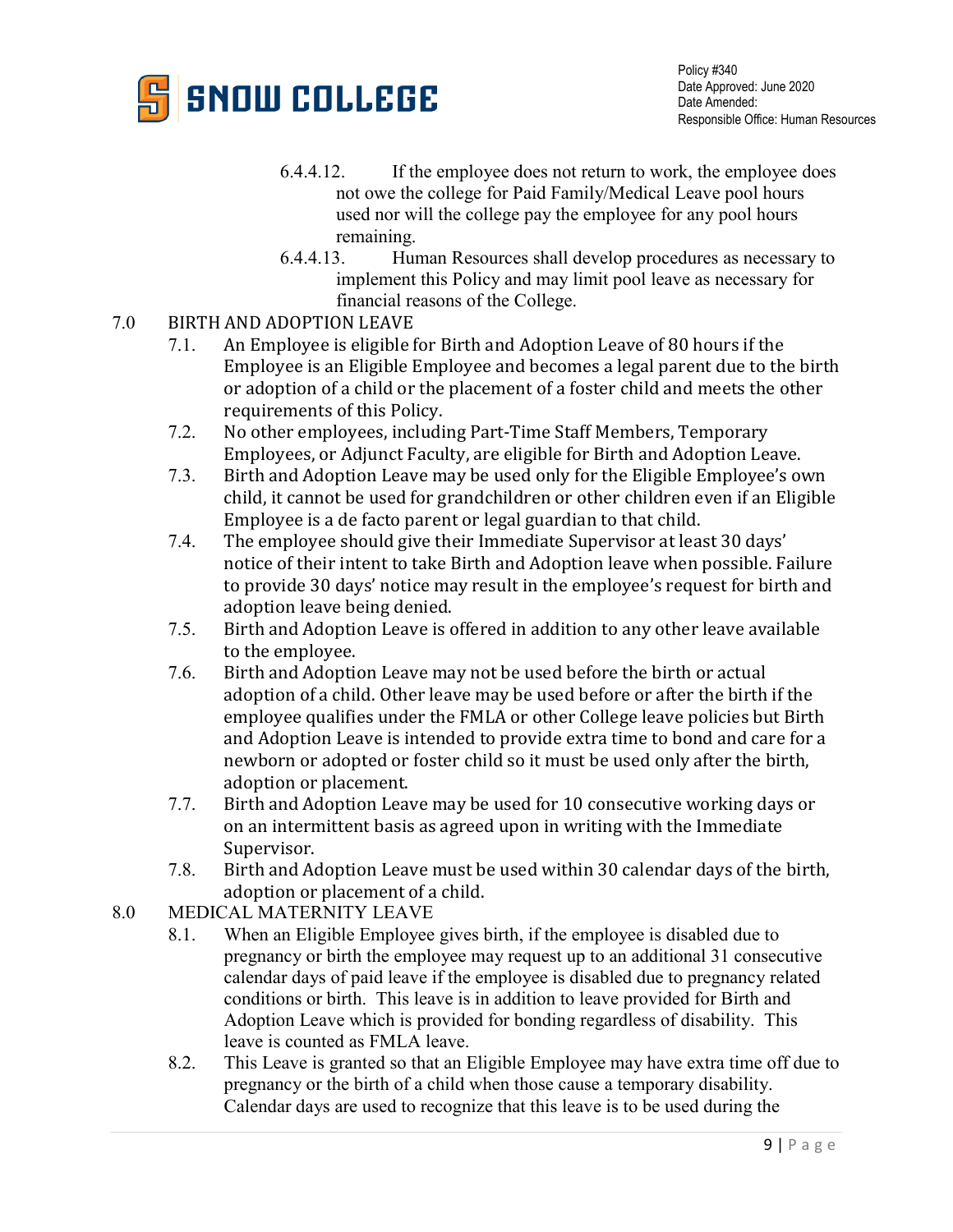

pregnancy or after the birth during a consecutive period even if that time period occurs when an Eligible Employee would not normally work due to weekends, college holidays, etc.

- 8.3. Whether the Eligible Employee is "disabled" will be determined in accord with the standards provided by the FMLA and state and federal laws, rules and regulations regarding disabilities. To qualify, the Eligible Employee must submit the necessary FMLA paperwork to Human Resources.
- 8.4. This leave does not preclude seeking additional reasonable accommodations, such as leave, or remaining FMLA leave in accord with disability and FMLA law, rules and regulations.

### 9.0 COMPENSATORY TIME

- 9.1. Non-Exempt Employees may be asked to receive Compensatory Time in lieu of overtime payment.
- 9.2. Exempt Employees may receive Compensatory Time according to state and federal law as further explained in the Procedures to this Policy.
- 9.3. Compensatory time must be used before Vacation Leave.
- 9.4. While Compensatory Time may be used only with approval, Supervisors should make every reasonable effort to accommodate requests to use Compensatory Time. Supervisors should only deny a request to use compensatory time if they reasonably and in good faith anticipate that it would impose an unreasonable burden on the College's ability to provide services of acceptable quality and quantity for the public during the time requested without the use of the employee's services.

### 10.0 BEREAVEMENT LEAVE

10.1. Employees are granted 24 hours of Bereavement Leave in the event of death of an Immediate Family member.

# 11.0 JURY LEAVE

- 11.1. Eligible Employees necessarily absent from work in compliance with an official requirement to appear for jury service will receive Paid Time Off.
- 11.2. This allowance covers only time while actually engaged in jury service and reasonable travel time.
- 11.3. The employee may be asked to provide proof that they actually served on a jury by providing a copy of the pay stub provided by the state for jury pay. A jury summons is insufficient to prove that the employee actually served.

# 12.0 MILITARY LEAVE

12.1. *Training Leave*. Employees who are members of military reserve units of the U.S. Armed Forces or the National Guard, who are required to attend annual training sessions, will be granted up to fifteen (15) work days of leave with pay each fiscal year while on such training duty. Such leave will be in addition to any annual leave entitlement. Employees shall notify their supervisors in advance of such leaves in order to permit proper scheduling of